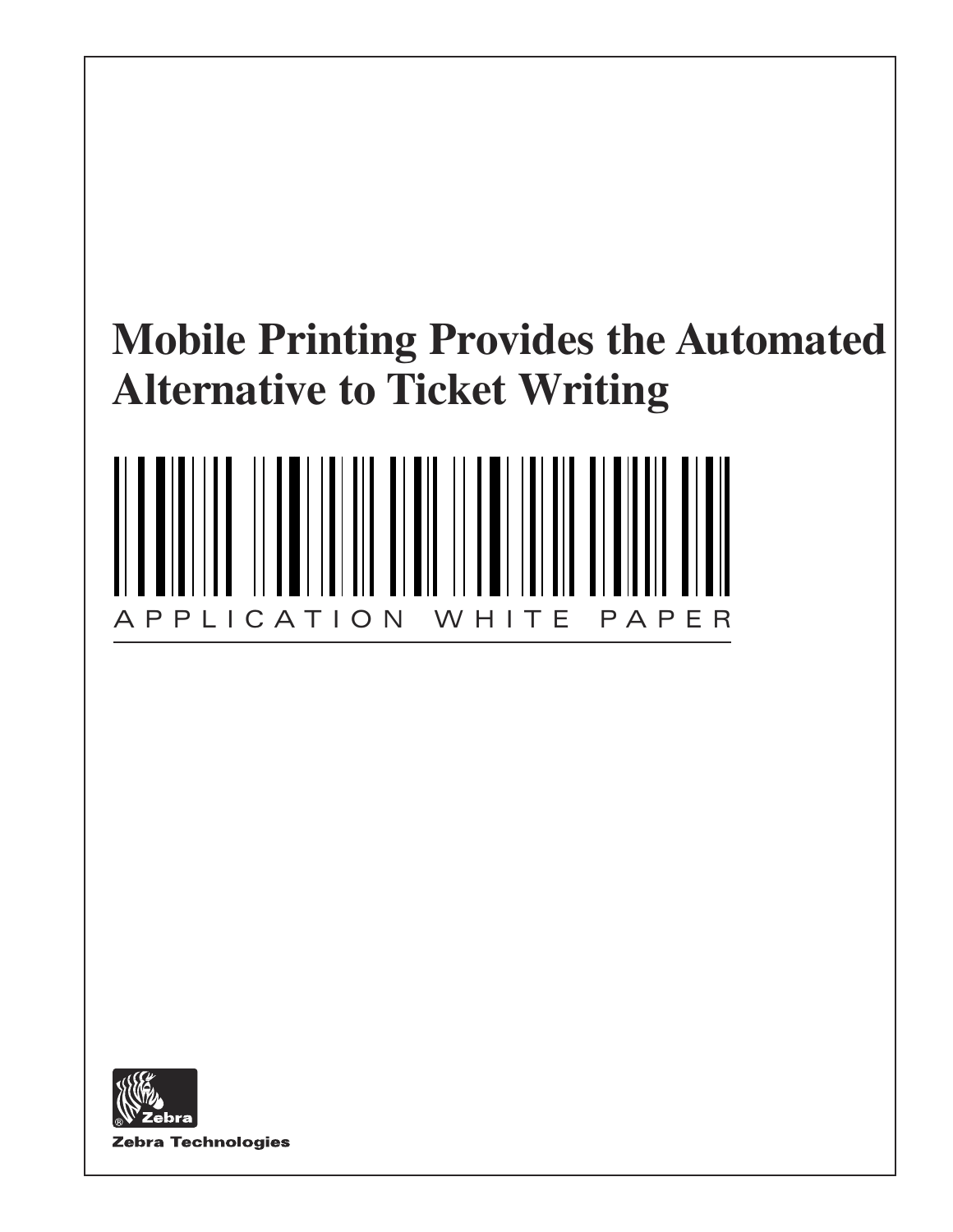#### **Copyrights**

The copyrights in this document are owned by Zebra Technologies Corp. All rights are reserved. Unauthorized reproduction of this document or the software in the label printer may result in imprisonment of up to one year and fines of up to \$10,000 (17 U.S.C.506). Copyright violators may be subject to civil liability.

Zebra®, Barcode Anything®, BAR-ONE®, Element Energy Equalizer®, Integration w/o Modification®, Orion®, Stretch®, Stripe®, The World's #1 Name in Bar Code®, Track-One®, Ultracode®, When It's on the Line®, Z-Band®, Zebra-Mate®, Z-Series®, Z-Ultimate®, ZebraNet®, ZPL II®, and ZPL® are registered trademarks of ZIH Corp.

All other trademarks and registered trademarks are property of their respective owners.

Copyright ©2003 ZIH Corp. All rights reserved.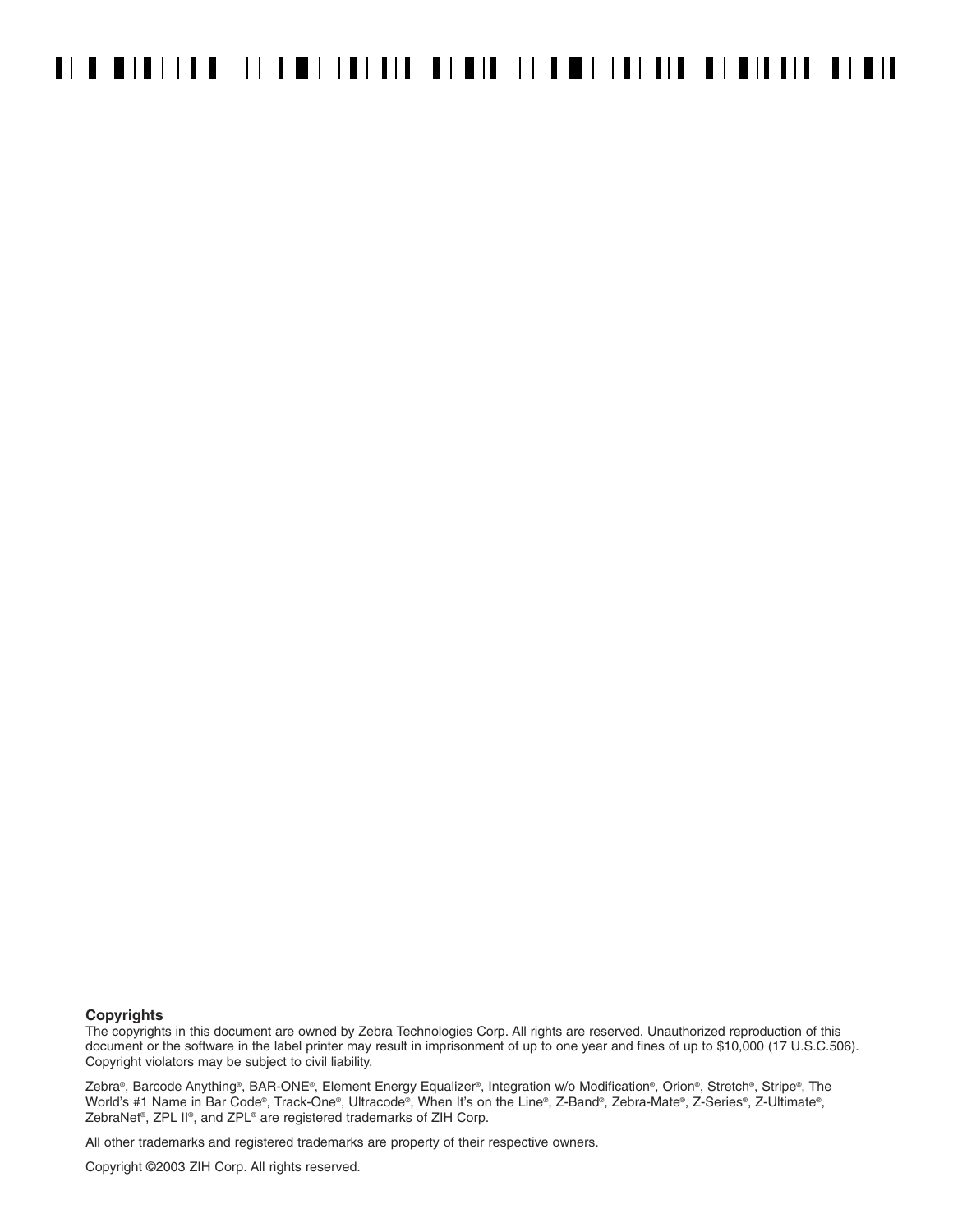### 

#### Executive Summary

Parking tickets and traffic citations aren't just an inconvenience to the recipient. Ticketing can be very time consuming for officers and support staff alike. Most police departments and traffic authorities consider only two options for ticket management: use clerical staff to transcribe, enter and file ticket records, or pay to outsource the operation to an outside service provider. Each option diverts valuable resources from other public safety and administrative responsibilities.

Now there is another option for ticketing processing that does not require an ongoing commitment of staff time or payments to third parties. Automated ticketing systems, which operate on easy-to-use mobile computers and printers, are delivering significant time and cost savings to officers and administrators alike. The technology has matured so it is affordable and practical for use in nearly any ticket-issuing authority, including police, parking authorities, campus security, special event staff and private security guards.

This white paper will explain how automated ticketing systems work, describe the required mobile computing and printing technology, and provide examples of how they save money while improving accuracy and convenience.

#### Ticket & Citation Issuance

In automated ticketing systems, pen and pad are replaced by mobile computers and printers. Laptop or tablet computers may be used, although handheld models that resemble ruggedized PDAs are the most common option. The software may appear exactly the same as the paper-based ticket form, which makes it extremely easy for users to learn the new system. Aside from the input device, the ticketing procedure can be virtually the same as with paper tickets. Departments can also opt to take advantage of the available computing and communications power to create advanced systems that perform records checks and offer real-time, two-way communication. However mobile technology is used, it will significantly reduce the processing and management burden on administrators and support staff.

Application software creates electronic versions of ticket and citation forms that officers view on the mobile computer screen. Users can quickly access all the forms they need by hitting tabs or menu bars to call up new screens. Depending on the equipment and software selected, officers may complete tickets and citations by tapping check boxes with a pen-like stylus, hitting tabs and function keys, selecting from pull-down menus or typing on a keyboard. The more logic and options that are built into the software, the less data entry is required, which provides the most time savings and accuracy benefits.

Many handheld and tablet computers accept freehand input so users can add notes, capture signatures or make drawings, which is especially useful for documenting moving violations. The additional notations are stored electronically and automatically attached to the citation record. The date and time of all transactions is automatically recorded. Software can automatically check the form and prompt the officer to provide missing information or verify unusual entries (for example if "700 mph" was recorded when the officer meant to write "70 mph").

Once the form has been completed to satisfaction the issuer hits one more key and a ticket is automatically printed. The resulting document is clear and completely legible, and so is the permanent record that will be kept on file. Improved legibility reduces much of the confusion and discrepancies that can lead contested tickets to be waived.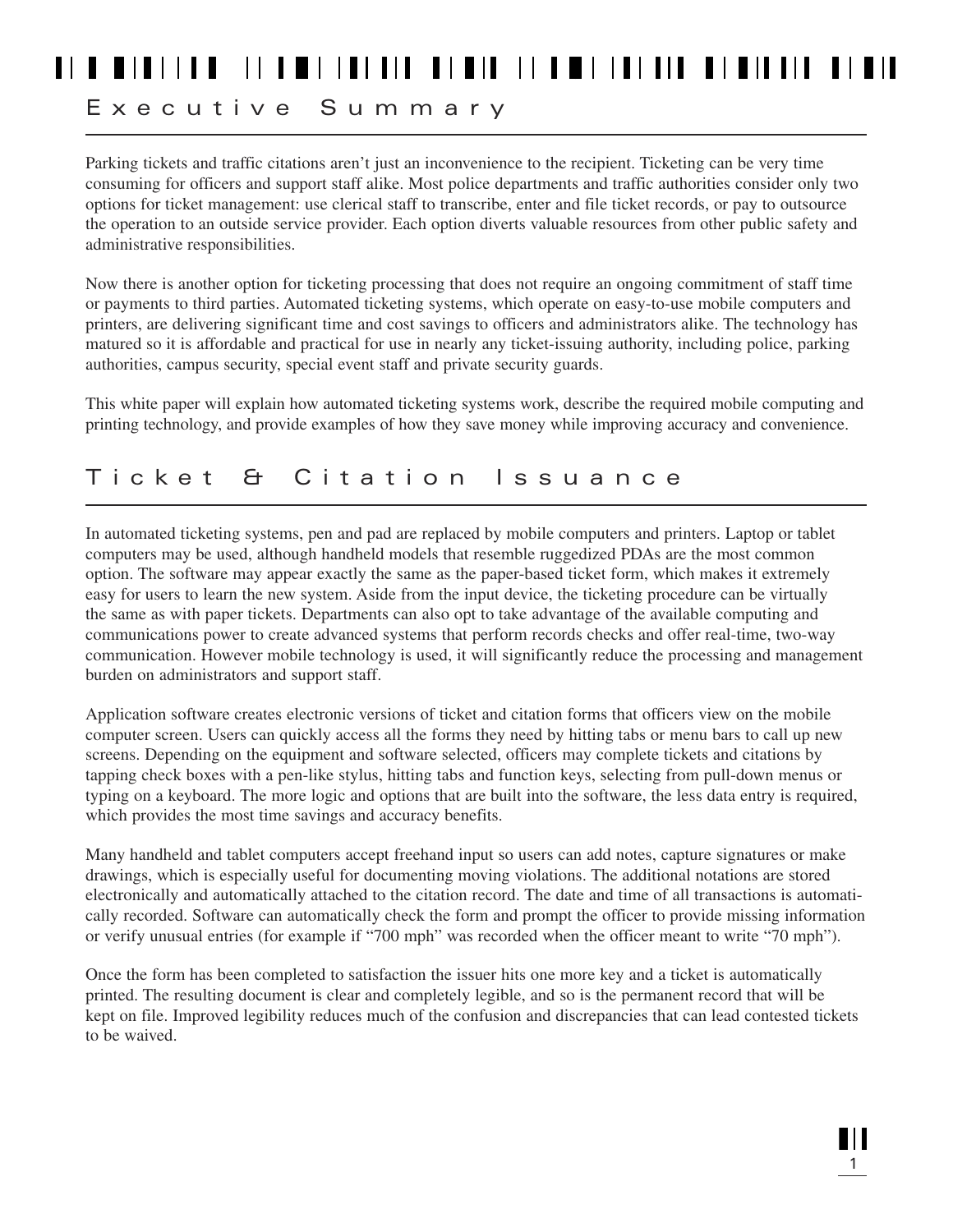#### **II I III III**

Accuracy and legibility are important benefits of automated ticketing systems. One municipality estimated that five percent of parking tickets issued were unenforceable because of errors or illegibility. The city issued between 100 and 200 tickets a day, ranging in value from \$35 to more than \$100. The city switched to an automated ticketing system and errors have dropped to virtually zero. At the minimum activity level of 100 per day and ticket value of \$35 per ticket, the automated system produces direct daily savings of \$165 by eliminating unrecoverable revenue from low quality tickets. Multiply your own ticket volume by error rate and average ticket value to see the revenue boost an automated ticketing system could provide for you.

The uses of mobile computers and printers described above are most like manual ticketing operations and are the simplest to deploy and require only minimal computer skills to operate in the field. More advanced applications with additional features are also available. Electronic signature capture, digital camera capabilities, automatic data entry using the magnetic stripe, bar code or computer chip on the driver's license and ticket payment acceptance with a card reader are all possible. These features will be described in the Technology section.

#### Ticket & Citation Processing

Successful systems require few changes to how officers work in the field. It is on the back end of the process where operations are transformed and the biggest benefits are gained. At the end of each shift, officers place their handheld computers into docking cradles that recharge the batteries and upload the complete activity record for the day. Instantly, all the information for each ticket written is transferred to the computerized record system. There is no need for clerks or officers to transcribe and type records into the system, which provides a tremendous time and labor savings and provides no new chance of errors to enter the record. With automated ticketing systems, information is recorded once, in the field, never requires additional manual processing, and is quickly available to everyone with access to the record system.

The city of Fall River, Mass, is saving more than \$100,000 annually in processing costs alone since implementing an automated ticketing system. The city previously outsourced all its ticket processing to an outside company, which cost about \$5.50 per ticket plus added time to the processing and collection cycle. The system provided a fast payback because of the elimination of processing fees and increased revenues resulting from fewer unenforceable tickets.

Similar strong financial benefits are available to municipalities, campuses and other facilities that do their own ticket processing. If 100 tickets per day are issued, and clerks take an average of four minutes to read, review and key enter each ticket into the records system, 400 minutes, or 6.67 hours, of clerical time are required each day just for transcription. That is a support requirement of nearly one full-time worker for every 100 tickets issued. Multiply the labor hours by the hourly wage and benefits paid to get a better sense of the cost burden that comes with manual ticketing. Manual ticketing also leads to errors that lead to unenforceable tickets that drain revenues as illustrated in the earlier example. Automating the process completes the work more accurately and efficiently and enables staff resources to be reassigned to more valuable and productive tasks.

Many municipalities count on tickets as an important source of revenue, but do not realize that ticketing also contributes significantly to operating expenses. By improving collections and eliminating manual processing requirements, automated ticketing systems provide a fast return-on-investment and continue delivering financial benefits long after the initial investment has been repaid.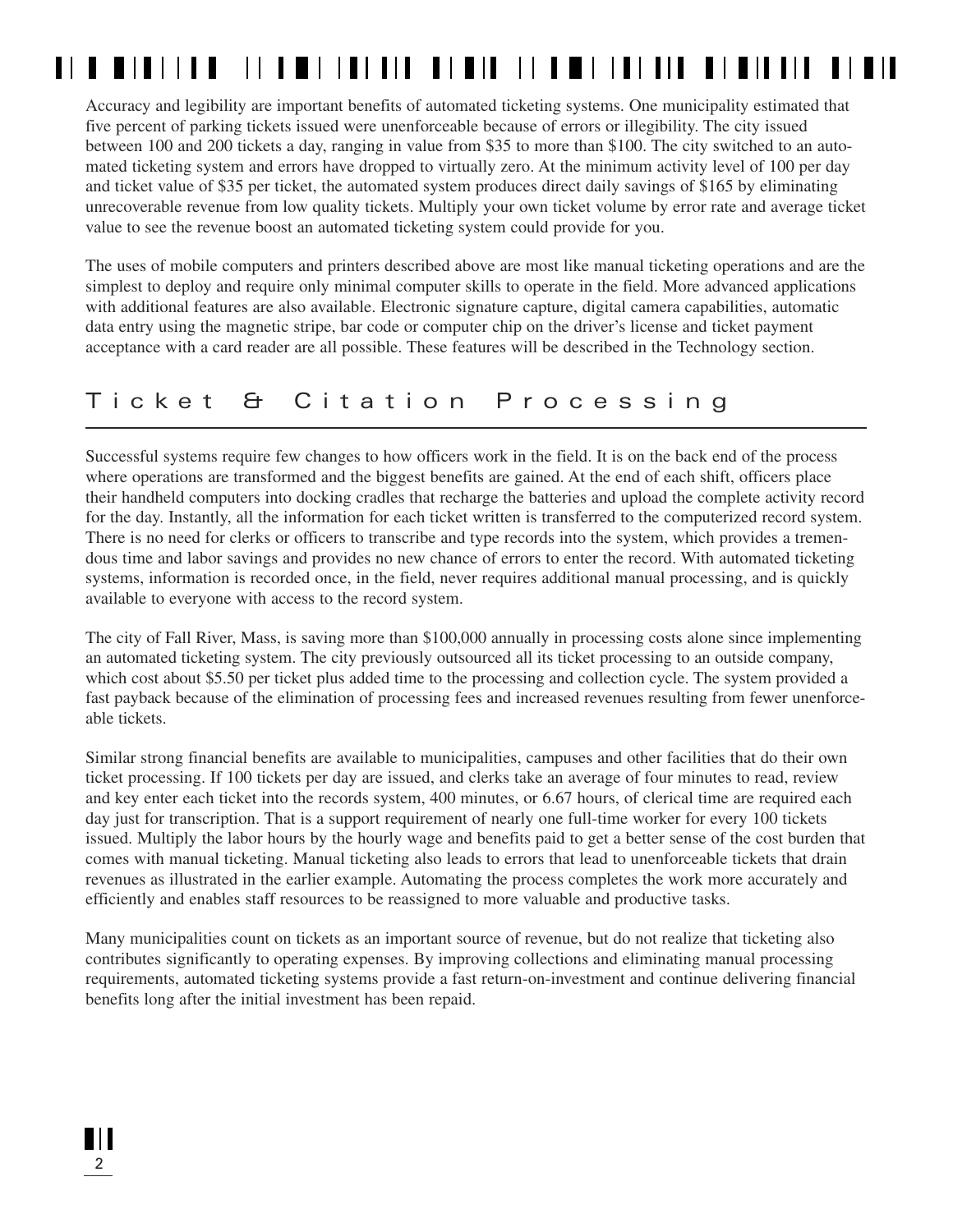### 

### Mobile Technology

Mobile computers and printers have the power to make an immediate impact on ticketing and citation operations, and new features and peripheral devices are continually being developed to satisfy additional applications. Mobile computers, for example, may include built-in imagers, which can be used to take digital pictures of accident scenes, document damage and provide proof of parking infractions. Pen-style computers can capture digital signatures and notations that can be automatically appended to files and included in ticket printouts. Inexpensive memory makes it practical to download databases of traffic scofflaws or outstanding warrants to the handheld device. Computers and printers can communicate through a variety of wireless interfaces, which provides additional convenience and application flexibility. Mobile computing is one of the most innovative and fastest growing industries, which is making the technology practical and affordable for more authorities than ever before.

#### **Mobile Printers**

Mobile printers unlock the value of automated ticketing applications and offer processing power, wireless communications and other features usually associated with mobile computers. Mobile printers may even have an integrated card reader, which would enable parking enforcement authorities to accept credit cards and process ticket payments on the spot.

Mobile printers can be mounted in a variety of vehicles, but wearable models carried on belt clips or shoulder straps are usually favored for ticketing applications. Regardless of the form factor, mobile printers are able to print text, logos, graphics, and bar codes on many types of media that vary by width, thickness and durability. The key printer performance criteria for ticketing and citation applications are durability, reliability, ease of use and battery life.

#### **Wireless Communications**

Printers receive data and instructions from mobile computers by either a cable or wireless connection. Mobile computers may also support wide-area wireless communications, which provide real-time data communications to records systems and other applications at headquarters or other remote facilities. These wireless networks can be used to run license checks, search for outstanding warrants and access a variety of other information. They may also be to automatically record precisely the place and time where tickets were issued, or to provide real-time monitoring of personnel locations.

Mobile printers can have direct connections to wireless local area networks (LANs), although there are limited opportunities to use this capability in outdoor applications, where network coverage is usually not available. However, the infrastructure of wireless public "hot spots" for Internet access is expanding rapidly, which may create opportunities to use wireless LAN-enabled printers and computers for ticketing, especially around airports, campuses and entertainment districts. Wireless LAN is the only wireless printing application where security is a consideration. Zebra Technologies offers several advanced security protocols that close the common wireless LAN vulnerabilities and enable highly secure, encrypted communications.

Bluetooth is emerging as the leading wireless technology to replace cables between mobile printer and computer. Bluetooth is a standardized, short-range wireless technology that enables up to eight computers, printers, and other devices to interface with each other from up to 30 feet (9 m) away in peer-to-peer networks, without going through a centralized hub or server. Wireless printers can even simultaneously support Bluetooth and separate wireless LAN transmissions without interference. Bluetooth provides extremely fast and reliable printing because of its data transfer speed and resistance to interference. Other radio technologies and infrared (IR) light are other alternatives for wireless cable replacement in printing applications.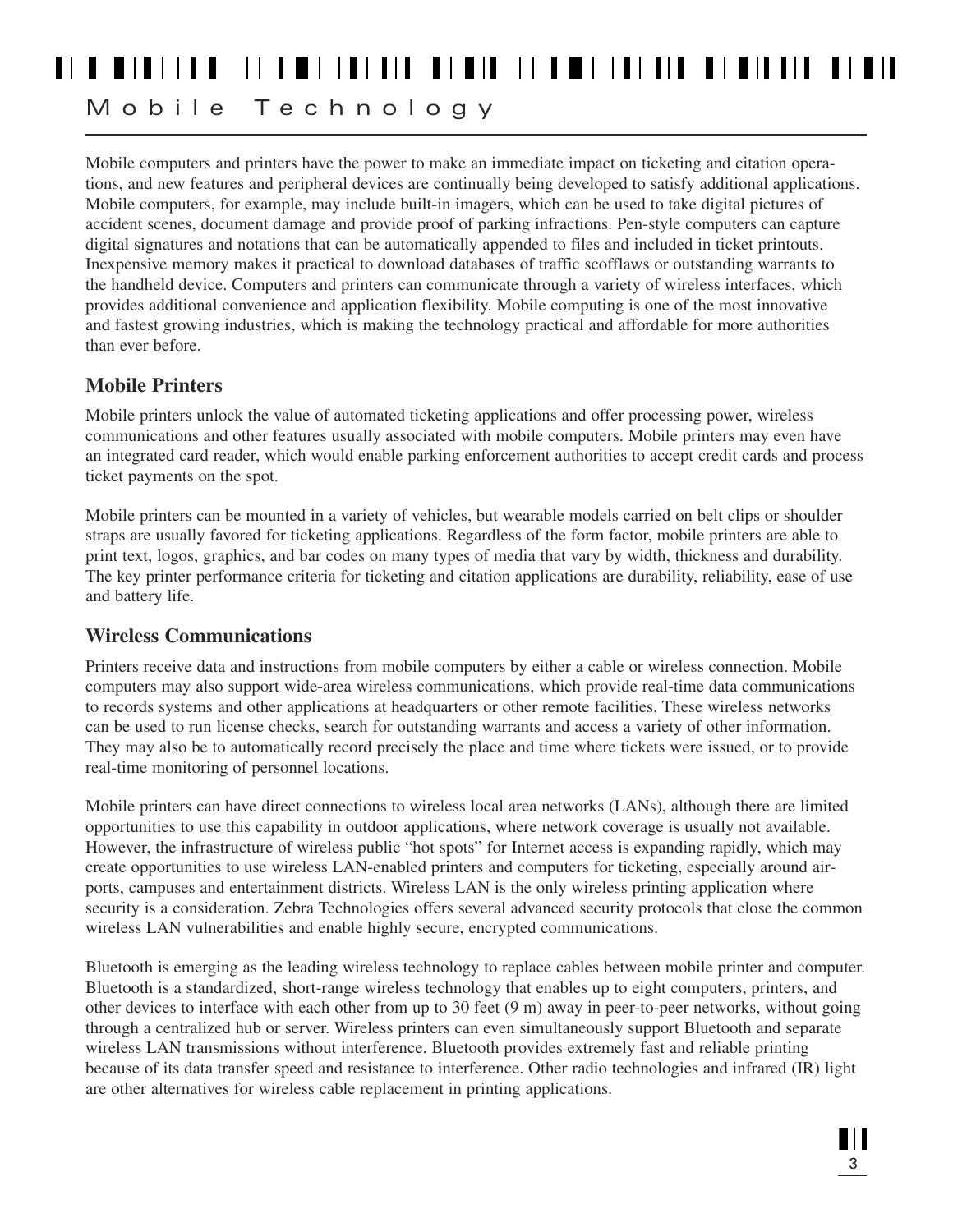#### **II I III III**

#### *Zebra Wireless Options*

Zebra Technologies supports all the wireless LAN and cable replacement technologies described above. For maximum flexibility, Zebra offers QuickLink™ removable radio modules for its QL™ series of mobile printers. QuickLink radios come in Bluetooth and 802.11b (Symbol® Compact Flash and Cisco® PCMCIA form factors). Another popular option for wireless connectivity is the Zebra Portable Radio. This clip-on unit that mates with a variety of terminals made by Symbol Technologies and adds Bluetooth point-to-point radio connectivity is less than eight oz. (0.23 kg). For more information about wireless technology, see the Zebra white paper *The Benefits of Wireless Printing*.

Wireless mobile printing systems are easy to set up and use. The only difference users notice is the lack of awkward cables connecting the printer to the portable computer. While choosing to go wireless benefits nearly every mobile printing application, there are other important factors to consider for optimum efficiency and performance of a mobile printing application. To learn more about mobile printing products and features, see the Zebra white paper *Understanding Mobile Printing Technology and Capabilities*.

#### Conclusion

Mobile printing and computing systems are able to significantly reduce the administrative burden from ticketing operations without requiring users to undergo extensive training or to have extensive computer skills. Automated ticketing eliminates most of the labor required for ticket processing and do not require more support or resources when transaction volume rises. The systems are easy to use and adaptable for use by inspectors, private facility operators, security firms, parks officials, campus police and other authorities. The computing, printing and communications capabilities available today are affordable for basic applications and capable of much more.

Zebra Technologies offers the widest range of mobile printers in the industry and supports all the leading communications options. Our products are trusted by many public safety and law enforcement agencies around the world. Contact Zebra today to learn more about how our products and expertise can help improve your ticketing and citation operations.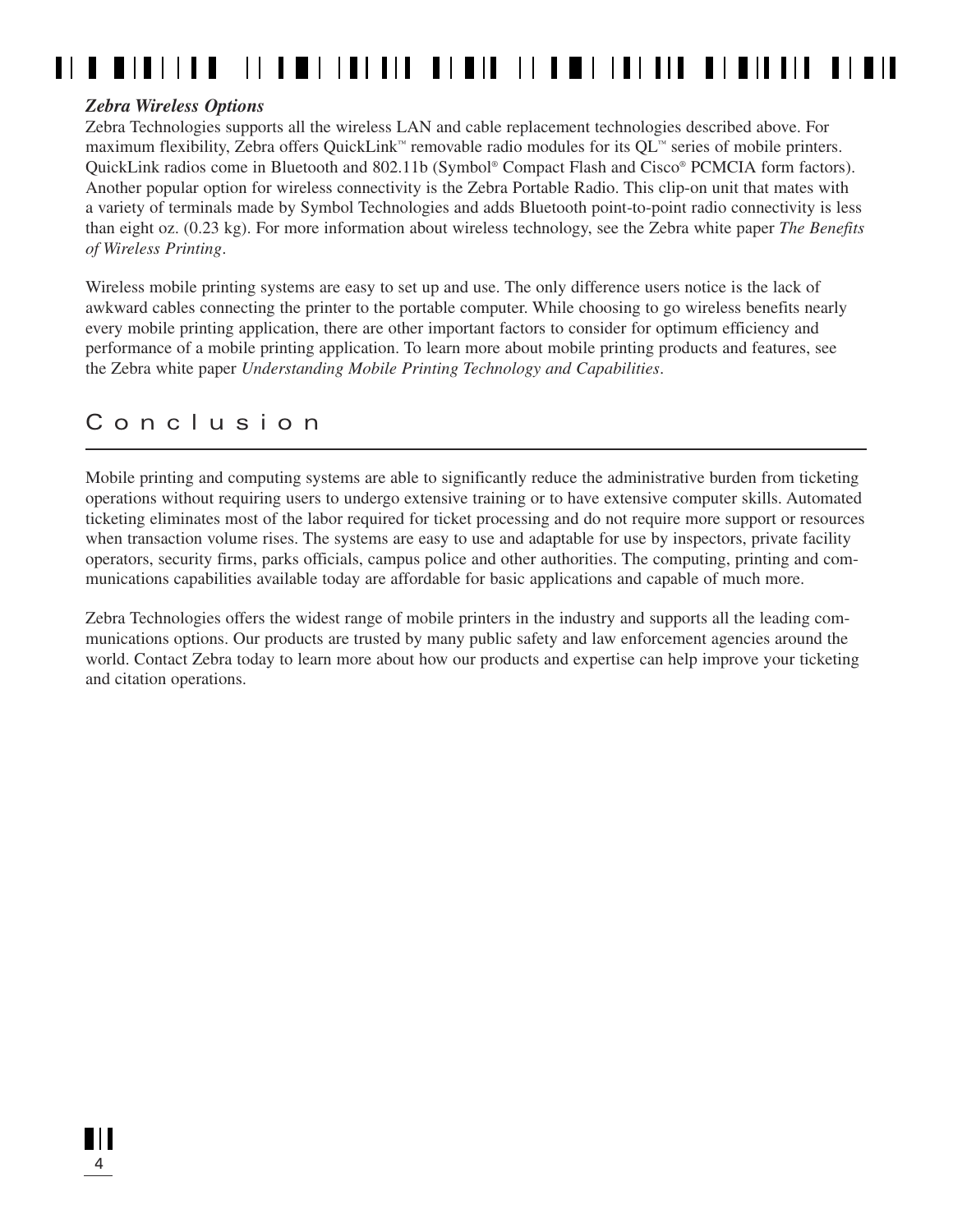## 

#### Notes